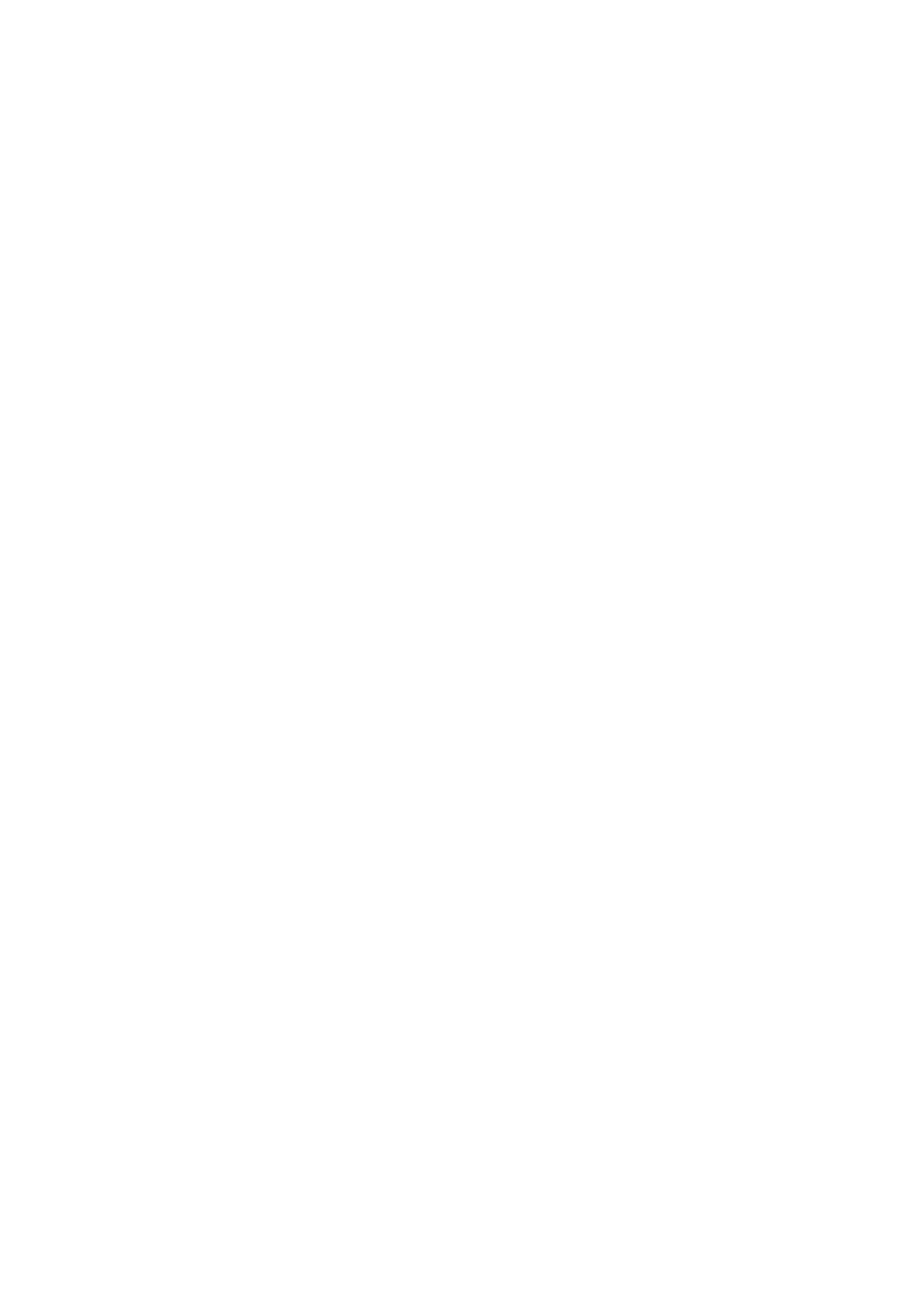Target 16.5 of 2030 Agenda for Sustainable Development calls on States to "Substantially reduce corruption and bribery in all their forms". This represents a major milestone in the fight against corruption, as it marks the commitment by national governments not just to criminalize, prevent or investigate this offence, but also shows how corruption remains a key spoiler to the sustainability of efforts under the SDGs.

As part of the global indicator framework adopted by the UN General Assembly in July 2017, two indicators on the prevalence of bribery - as experienced respectively by the population and the business sector have been selected to measure progress towards achieving the target.

In view of supporting States in their efforts to produce data for SDG indicators and responding to the need to improve the quality of existing corruption metrics, UNODC and UNDP - with the support of the Mexico-based UNODC-INEGI Center of Excellence for Statistical Information on Crime, Victimization and Justice - have teamed up to support the development of a Manual on the measurement of corruption through population-based and business-based sample surveys. Besides presenting the Manual, this event will offer the opportunity to present and discuss national experiences and challenges on the measurement of corruption through statistical tools.

# Speakers:

Ms. Angela Me, Chief, Research and Trend Analysis Branch, United Nations Office on Drugs and Crime (UNODC)

Mr. Anga Timilsing, Programme Manager, Global Anti-corruption Initiative UNDP

Ms. Martina Koger, Head of Department on Prevention, Education and International Cooperation, Federal Bureau of Anti-Corruption Austria